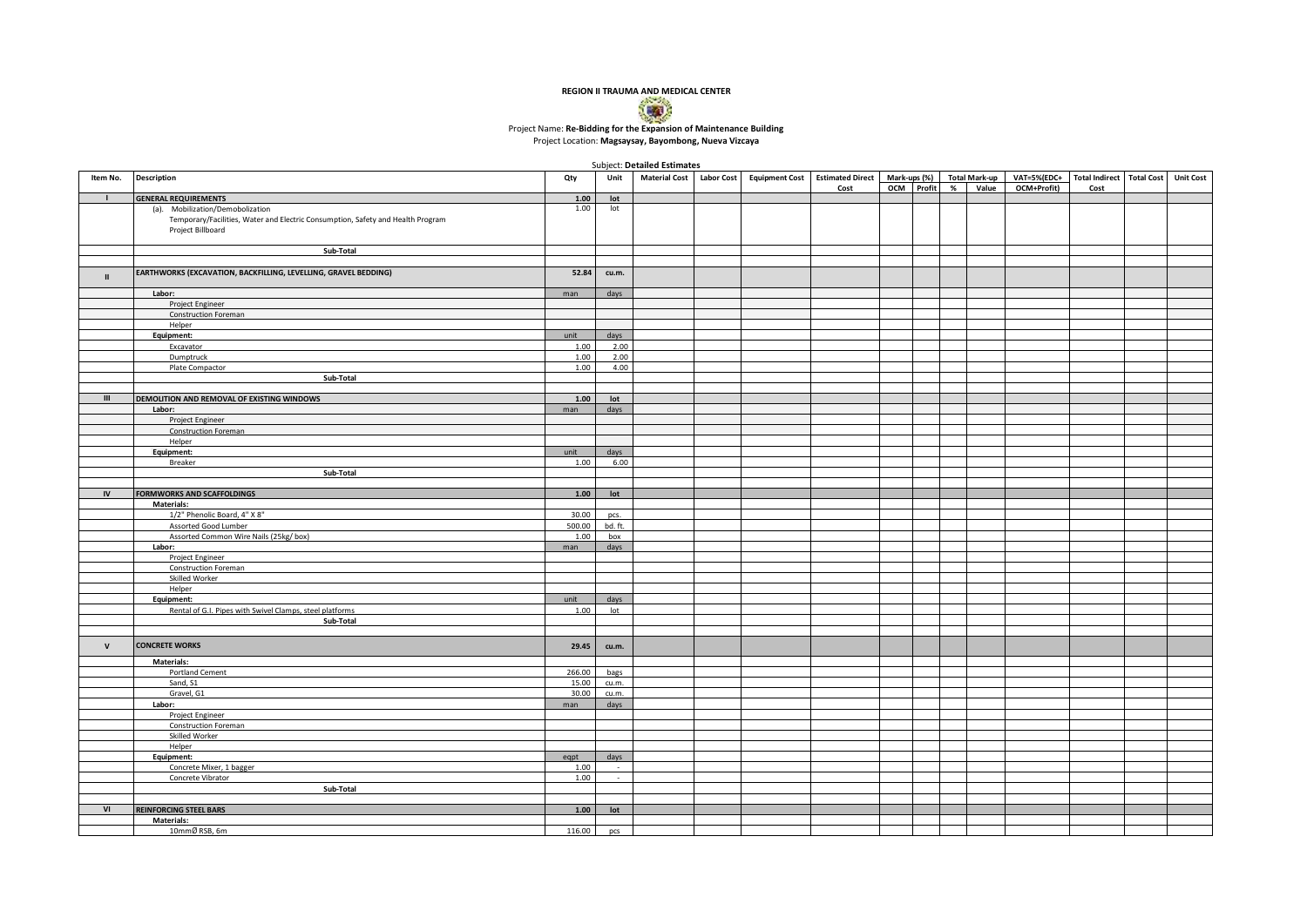|                         | 12mmØRSB, 6m                                             | 105.00       | pcs          |  |  |  |  |  |  |
|-------------------------|----------------------------------------------------------|--------------|--------------|--|--|--|--|--|--|
|                         | 16mmØRSB, 6m                                             | 231.00       | pcs          |  |  |  |  |  |  |
|                         | 20mmØRSB, 6m                                             | 1.00         |              |  |  |  |  |  |  |
|                         |                                                          | 4.00         | pcs          |  |  |  |  |  |  |
|                         | #16 G.I. Tiewire (35kg)                                  |              | rolls        |  |  |  |  |  |  |
|                         | Labor:                                                   | man          | days         |  |  |  |  |  |  |
|                         | Project Engineer                                         |              |              |  |  |  |  |  |  |
|                         | Construction Foreman                                     |              |              |  |  |  |  |  |  |
|                         | Skilled Worker                                           |              |              |  |  |  |  |  |  |
|                         | Helper                                                   |              |              |  |  |  |  |  |  |
|                         | Equipment                                                | eqpt         | days         |  |  |  |  |  |  |
|                         | Cutting Machine/Cut-off Wheel                            | 1.00         | $\sim$       |  |  |  |  |  |  |
|                         | Sub-Total                                                |              |              |  |  |  |  |  |  |
|                         |                                                          |              |              |  |  |  |  |  |  |
| VII                     |                                                          |              |              |  |  |  |  |  |  |
|                         | <b>MASONRY WORKS</b>                                     |              |              |  |  |  |  |  |  |
|                         | (a) CHB Laying                                           |              | 164.80 sq.m. |  |  |  |  |  |  |
|                         | <b>Materials:</b>                                        |              |              |  |  |  |  |  |  |
|                         | Portland Cement                                          | 167.00       | bags         |  |  |  |  |  |  |
|                         | Sand, S-1                                                | 14.00        | cu.m.        |  |  |  |  |  |  |
|                         | 150mm CHB                                                | 2,163.00     | pcs          |  |  |  |  |  |  |
|                         | 10mmø RSB                                                | 118.00       | pcs          |  |  |  |  |  |  |
|                         | #16 G.I Tie Wire                                         | 10.00        | kgs          |  |  |  |  |  |  |
|                         | Labor:                                                   | man          | days         |  |  |  |  |  |  |
|                         | Project Engineer                                         |              |              |  |  |  |  |  |  |
|                         |                                                          |              |              |  |  |  |  |  |  |
|                         | <b>Construction Foreman</b>                              |              |              |  |  |  |  |  |  |
|                         | Skilled Worker / Mason                                   |              |              |  |  |  |  |  |  |
|                         | Helper                                                   |              |              |  |  |  |  |  |  |
|                         | Sub-Total                                                |              |              |  |  |  |  |  |  |
|                         | (b) Plastering                                           | 329.59 sq.m. |              |  |  |  |  |  |  |
|                         | Materials:                                               |              |              |  |  |  |  |  |  |
|                         | Portland Cement                                          | 109.00       | bags         |  |  |  |  |  |  |
|                         | Screened Sand, S1                                        | 10.00        | cu.m         |  |  |  |  |  |  |
|                         | Labor:                                                   | man          | days         |  |  |  |  |  |  |
|                         | Project Engineer                                         | 1.00         | 7.00         |  |  |  |  |  |  |
|                         |                                                          |              | 7.00         |  |  |  |  |  |  |
|                         | Foreman                                                  | 1.00         |              |  |  |  |  |  |  |
|                         | Skilled Worker / Mason                                   | 3.00         | 7.00         |  |  |  |  |  |  |
|                         | Helper                                                   | 6.00         | 7.00         |  |  |  |  |  |  |
|                         | Sub-Total                                                |              |              |  |  |  |  |  |  |
|                         |                                                          |              |              |  |  |  |  |  |  |
|                         |                                                          |              |              |  |  |  |  |  |  |
| VIII                    | <b>CONCRETE TOPPING</b>                                  | 128.00       | sq.m.        |  |  |  |  |  |  |
|                         | <b>Materials:</b>                                        |              |              |  |  |  |  |  |  |
|                         |                                                          |              |              |  |  |  |  |  |  |
|                         | Portland Cement                                          | 40.00        | bags         |  |  |  |  |  |  |
|                         | Screened Sand, S-1                                       | 4.00         | cu.m         |  |  |  |  |  |  |
|                         | Labor:                                                   | man          | days         |  |  |  |  |  |  |
|                         | Project Engineer                                         |              |              |  |  |  |  |  |  |
|                         | <b>Construction Foreman</b>                              |              |              |  |  |  |  |  |  |
|                         | Skilled Worker / Tile Setter                             |              |              |  |  |  |  |  |  |
|                         | Helper                                                   |              |              |  |  |  |  |  |  |
|                         | Sub-Total                                                |              |              |  |  |  |  |  |  |
|                         |                                                          |              |              |  |  |  |  |  |  |
| $\mathsf{I} \mathsf{X}$ | <b>CEILING WORKS</b>                                     |              | 128.00 sq.m. |  |  |  |  |  |  |
|                         | <b>Materials:</b>                                        |              |              |  |  |  |  |  |  |
|                         | 6" x 0.4mm thk Metal Spandrel Ceiling Panel, ribbed type | 280.00       | 1.m.         |  |  |  |  |  |  |
|                         | 4.5mm thk Fiber Cement Board, 4ft x 8ft                  | 45.00        |              |  |  |  |  |  |  |
|                         |                                                          |              | pcs          |  |  |  |  |  |  |
|                         | Carrying Channel 38mm x 12mm x 0.60mm, 5.0m              | 50.00        | pcs          |  |  |  |  |  |  |
|                         | Double Furring 50mm x 19mm x 0.40mm, 5.0m                | 50.00        | pcs          |  |  |  |  |  |  |
|                         | Wall Angle 25mm x 25mm x 0.40mm, 3.0m                    | 56.00        | pcs          |  |  |  |  |  |  |
|                         | Connecting Clip                                          | 380.00       | pcs          |  |  |  |  |  |  |
|                         | Rod Suspension Hanger                                    | 120.00       | sets         |  |  |  |  |  |  |
|                         | #8 tox, 100/box                                          | 7.00         | boxes        |  |  |  |  |  |  |
|                         | 1/8" x 1/2" Blind Rivets, 1000pcs/box                    | 2.00         | boxes        |  |  |  |  |  |  |
|                         | <b>Black Screw</b>                                       | 1,998.00     | pcs          |  |  |  |  |  |  |
|                         | Labor:                                                   | man          | days         |  |  |  |  |  |  |
|                         |                                                          |              |              |  |  |  |  |  |  |
|                         | Project Engineer                                         |              |              |  |  |  |  |  |  |
|                         | Construction Foreman                                     |              |              |  |  |  |  |  |  |
|                         | Skilled Worker / Carpenter                               |              |              |  |  |  |  |  |  |
|                         | Helper                                                   |              |              |  |  |  |  |  |  |
|                         | Sub-Total                                                |              |              |  |  |  |  |  |  |
|                         |                                                          |              |              |  |  |  |  |  |  |
|                         | <b>PAINTING WORKS</b>                                    | 457.59 sq.m. |              |  |  |  |  |  |  |
|                         | <b>Materials:</b><br>Concrete Walls, Columns, and Beams  |              |              |  |  |  |  |  |  |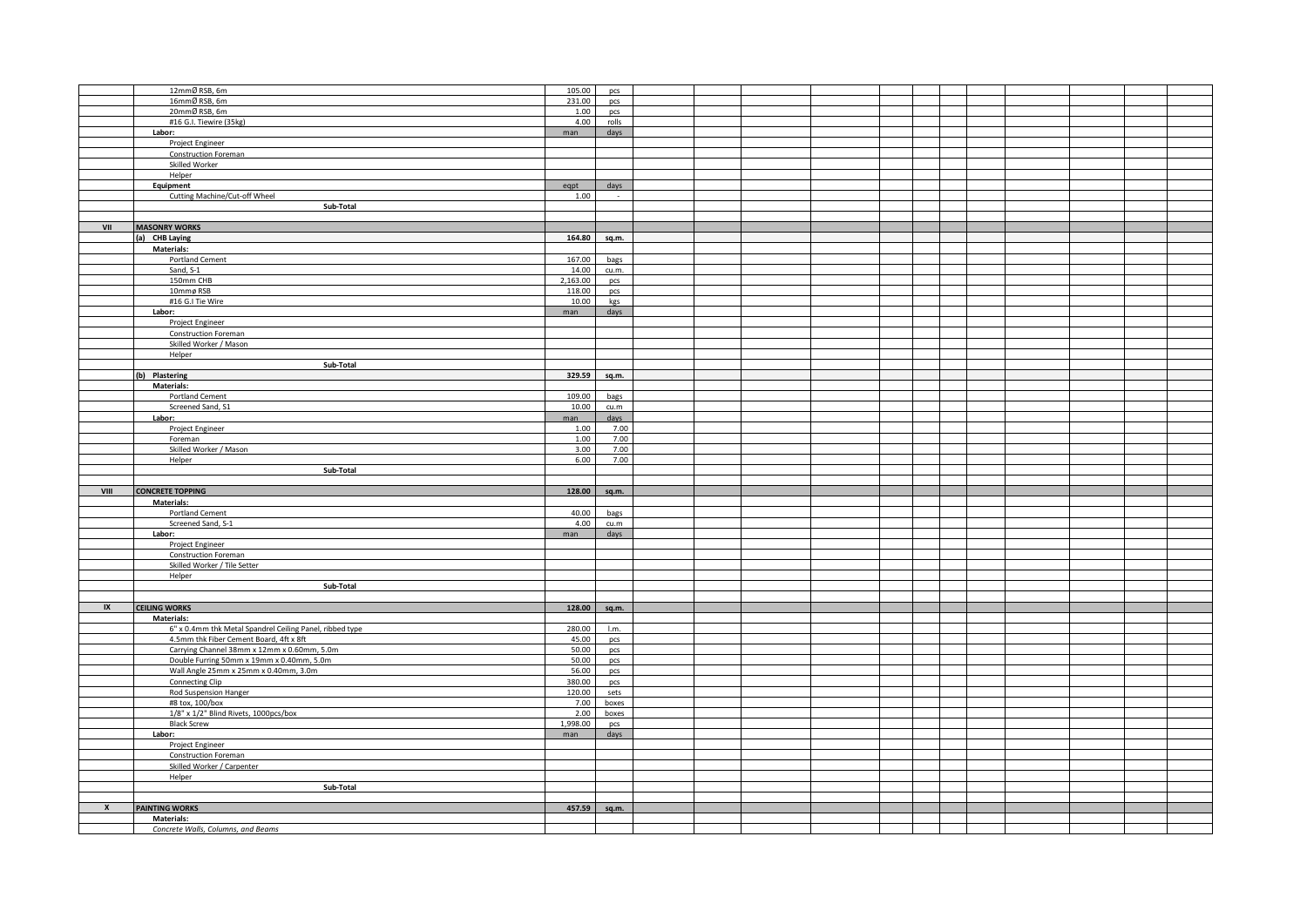|    | Exterior                                                                                            |              |                |  |  |  |  |  |  |
|----|-----------------------------------------------------------------------------------------------------|--------------|----------------|--|--|--|--|--|--|
|    | Concrete Neutralizer                                                                                | 1.00         | liter          |  |  |  |  |  |  |
|    | Acrylic Concrete Primer and Sealer                                                                  | 6.00         | gal            |  |  |  |  |  |  |
|    | Elastomeric Putty (full)                                                                            | 11.00        | gal            |  |  |  |  |  |  |
|    | Acrylic Odourless Elastomeric Paint                                                                 | 11.00        | gal            |  |  |  |  |  |  |
|    | <b>Interior</b>                                                                                     |              |                |  |  |  |  |  |  |
|    |                                                                                                     |              |                |  |  |  |  |  |  |
|    | Concrete Neutralizer                                                                                | 1.00         | gal            |  |  |  |  |  |  |
|    | Acrylic Concrete Primer and Sealer                                                                  | 9.00         | gal            |  |  |  |  |  |  |
|    | Latex Putty (full)                                                                                  | 9.00         | gal            |  |  |  |  |  |  |
|    | Anti-Bacterial, Odourless & Stain-Resistant Paint                                                   | 11.00        | gal            |  |  |  |  |  |  |
|    |                                                                                                     |              |                |  |  |  |  |  |  |
|    | Ceiling                                                                                             |              |                |  |  |  |  |  |  |
|    | Acrylic Concrete Primer and Sealer                                                                  | 6.00         | gal            |  |  |  |  |  |  |
|    | Latex Putty (full)                                                                                  | 6.00         | gal            |  |  |  |  |  |  |
|    | Anti-Bacterial, Odourless & Stain-Resistant Paint                                                   | 8.00         | gal            |  |  |  |  |  |  |
|    |                                                                                                     |              |                |  |  |  |  |  |  |
|    | <b>Miscellaneous</b>                                                                                |              |                |  |  |  |  |  |  |
|    | 7" Roller paint with pan                                                                            | 8.00         | sets           |  |  |  |  |  |  |
|    | Paint Brush, 4"                                                                                     | 7.00         | pcs            |  |  |  |  |  |  |
|    | Paint Brush, 2"                                                                                     | 7.00         | pcs            |  |  |  |  |  |  |
|    | Paint Brush' 1"                                                                                     | 7.00         | pcs            |  |  |  |  |  |  |
|    |                                                                                                     |              |                |  |  |  |  |  |  |
|    | Sandpaper, #100                                                                                     | 30.00        | ft             |  |  |  |  |  |  |
|    | Labor:                                                                                              | man          | days           |  |  |  |  |  |  |
|    | Project Engineer                                                                                    |              |                |  |  |  |  |  |  |
|    | <b>Construction Foreman</b>                                                                         |              |                |  |  |  |  |  |  |
|    | Skilled Worker / Painter                                                                            |              |                |  |  |  |  |  |  |
|    |                                                                                                     |              |                |  |  |  |  |  |  |
|    | Helper                                                                                              |              |                |  |  |  |  |  |  |
|    | Sub-Total                                                                                           |              |                |  |  |  |  |  |  |
|    |                                                                                                     |              |                |  |  |  |  |  |  |
| XI | FENESTRATION WORKS (INLCUDES UTILIZATION OF EXISTING WINDOWS, INCLUSION OF CLEANING AND REPAINTING) | $1.00$ lot   |                |  |  |  |  |  |  |
|    |                                                                                                     |              |                |  |  |  |  |  |  |
|    |                                                                                                     |              |                |  |  |  |  |  |  |
|    |                                                                                                     |              |                |  |  |  |  |  |  |
|    | Materials:                                                                                          |              |                |  |  |  |  |  |  |
|    | Door:                                                                                               |              |                |  |  |  |  |  |  |
|    | 1.00m x 2.10m Single Leaf Swing Hollow Core Wooden Door, Lockset and Door Jamb, and Hinges and      | 2.00         | set            |  |  |  |  |  |  |
|    |                                                                                                     |              |                |  |  |  |  |  |  |
|    | Complete Hardware Accessories                                                                       |              |                |  |  |  |  |  |  |
|    |                                                                                                     |              |                |  |  |  |  |  |  |
|    | Labor:                                                                                              | man          | days           |  |  |  |  |  |  |
|    | Project Engineer                                                                                    |              |                |  |  |  |  |  |  |
|    | <b>Construction Foreman</b>                                                                         |              |                |  |  |  |  |  |  |
|    | Skilled Worker / Painter                                                                            |              |                |  |  |  |  |  |  |
|    | Helper                                                                                              |              |                |  |  |  |  |  |  |
|    | Sub-Total                                                                                           |              |                |  |  |  |  |  |  |
|    |                                                                                                     |              |                |  |  |  |  |  |  |
|    |                                                                                                     |              |                |  |  |  |  |  |  |
|    | ROOFING WORKS                                                                                       |              |                |  |  |  |  |  |  |
|    | a) Steel Truss                                                                                      | 1.00         | lot            |  |  |  |  |  |  |
|    |                                                                                                     |              |                |  |  |  |  |  |  |
|    |                                                                                                     |              |                |  |  |  |  |  |  |
|    | Materials:                                                                                          |              |                |  |  |  |  |  |  |
|    | 2" x 2" x 2.5mm Angle bar                                                                           | 96.00        | pcs.           |  |  |  |  |  |  |
|    | 10mmØ round bar, Sagrod                                                                             | 41.00        | pcs.           |  |  |  |  |  |  |
|    | 100mm x 50mm x 1.5mm C-Purlins                                                                      | 71.00        | pcs.           |  |  |  |  |  |  |
|    |                                                                                                     |              |                |  |  |  |  |  |  |
|    | 5/8"x 4" Expansion Bolt with accessories                                                            | 120.00       | pcs.           |  |  |  |  |  |  |
|    | 20mmØ x 150mm Anchor Bolt with Knot and Washer                                                      | 18.00        | pcs.           |  |  |  |  |  |  |
|    | 100mm x 430mm x 10mm Steel Plate                                                                    | 7.00         | pcs            |  |  |  |  |  |  |
|    | 100mm x 250mm x 10mm Steel Plate                                                                    | 6.00         | pcs            |  |  |  |  |  |  |
|    | 200mm x 200mm x 10mm Steel Plate                                                                    | 4.00         | pcs            |  |  |  |  |  |  |
|    |                                                                                                     |              |                |  |  |  |  |  |  |
|    | 100mm x 400mm x 10mm Steel Plate                                                                    | 17.00        | pcs            |  |  |  |  |  |  |
|    | 4" Steel Pipe Sch. 20                                                                               | 4.00         | pcs            |  |  |  |  |  |  |
|    | Welding Rod, 5kgs/box                                                                               | 24.00        | boxes          |  |  |  |  |  |  |
|    | Grinding Disc 4"                                                                                    | 100.00       | pcs            |  |  |  |  |  |  |
|    | Cut-off Wheel 14"                                                                                   | 15.00        | pcs            |  |  |  |  |  |  |
|    |                                                                                                     |              | gal.           |  |  |  |  |  |  |
|    | Red Oxide Primer                                                                                    | 20.00        |                |  |  |  |  |  |  |
|    | Paint Thinner                                                                                       | 40.00        | bots           |  |  |  |  |  |  |
|    | Paint Brush 4"                                                                                      | 20.00        | pcs            |  |  |  |  |  |  |
|    | Paint Brush 2"                                                                                      | 20.00        | pcs.           |  |  |  |  |  |  |
|    |                                                                                                     |              |                |  |  |  |  |  |  |
|    |                                                                                                     |              |                |  |  |  |  |  |  |
|    | Labor:                                                                                              | man          | days           |  |  |  |  |  |  |
|    | Project Engineer                                                                                    |              |                |  |  |  |  |  |  |
|    | Construction Foreman                                                                                |              |                |  |  |  |  |  |  |
|    | Skilled Worker                                                                                      |              |                |  |  |  |  |  |  |
|    | Helper                                                                                              |              |                |  |  |  |  |  |  |
|    |                                                                                                     |              |                |  |  |  |  |  |  |
|    | Equipment                                                                                           | eqpt         | days           |  |  |  |  |  |  |
|    | <b>Welding Machine</b><br><b>Cutting Machine</b>                                                    | 2.00<br>1.00 | 12.00<br>12.00 |  |  |  |  |  |  |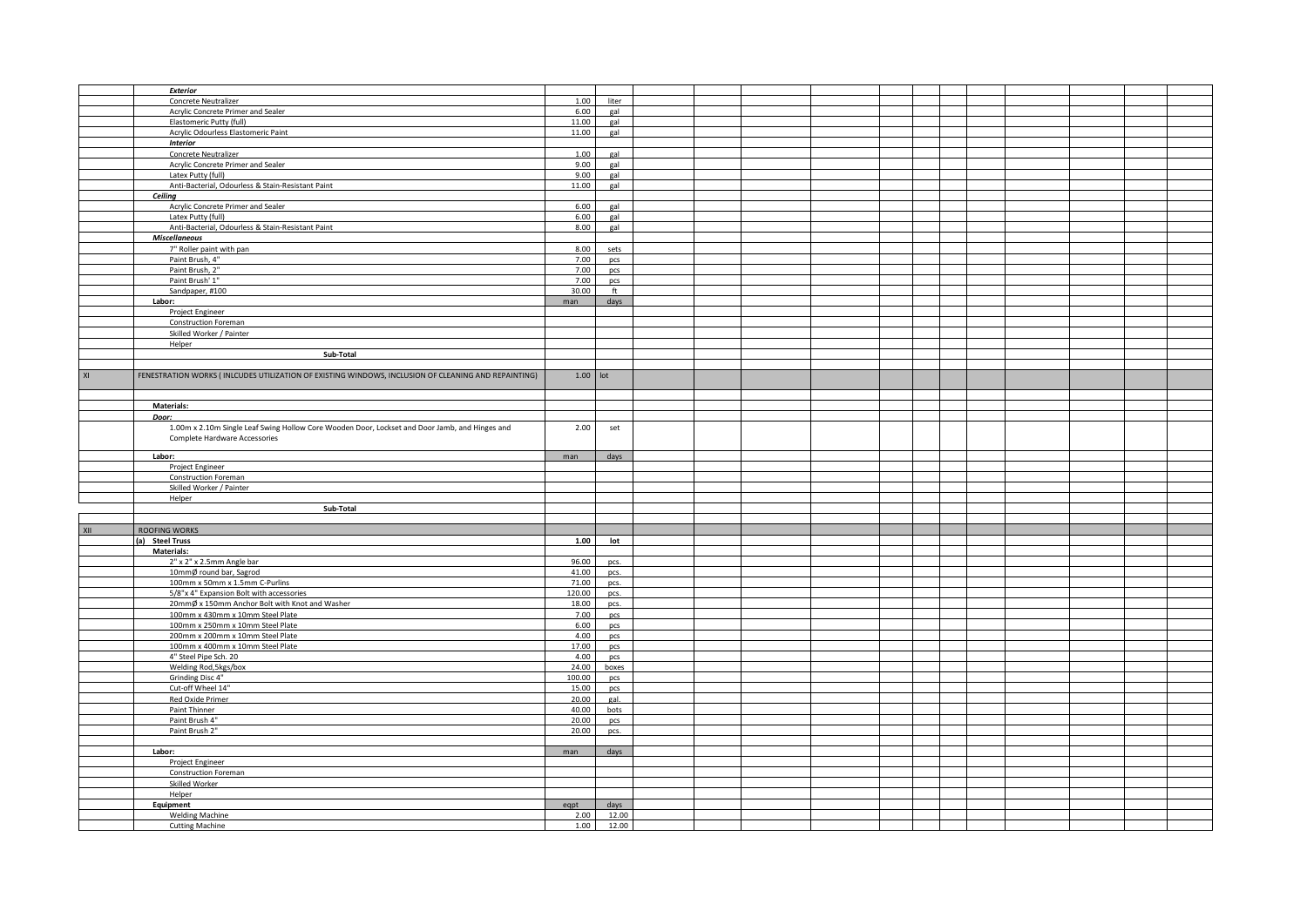|      | Sub-Total                                                                       |          |                 |  |  |  |  |  |  |
|------|---------------------------------------------------------------------------------|----------|-----------------|--|--|--|--|--|--|
|      |                                                                                 |          |                 |  |  |  |  |  |  |
|      | (b) Roofing Sheet                                                               | 250.90   | sq.m.           |  |  |  |  |  |  |
|      | <b>Materials:</b>                                                               |          |                 |  |  |  |  |  |  |
|      | 0.5mm x 3ft x 12ft G.I. Sheet, Rib Type                                         | 140.00   | pcs             |  |  |  |  |  |  |
|      | 0.5mm x 4ft x 8ft G.I. Sheet, Plain                                             | 8.00     | pcs             |  |  |  |  |  |  |
|      | 2 1/2" Teckscrew, Metal                                                         | 2,500.00 | pcs             |  |  |  |  |  |  |
|      | Weatherproofing Sealant, 1.0kg                                                  | 6.00     | kgs             |  |  |  |  |  |  |
|      | 10mm thk Double Sided Insulation, 50m.                                          | 5.00     | rolls           |  |  |  |  |  |  |
|      |                                                                                 |          |                 |  |  |  |  |  |  |
|      | 0.5mm Pre Painted Pre Fabricated Ridge Cap Flashing, 2.40m                      | 2.00     | pcs             |  |  |  |  |  |  |
|      | 0.5mm Pre Painted Pre Fabricated Flashing, 2.40m                                | 6.00     | pcs             |  |  |  |  |  |  |
|      | 0.5mm thk G.I. Fascia                                                           | 24.00    | pcs             |  |  |  |  |  |  |
|      | 0.5mm thk x 12" Spanish Gutter, 8'                                              | 24.00    | pcs             |  |  |  |  |  |  |
|      |                                                                                 |          |                 |  |  |  |  |  |  |
|      | Labor:                                                                          | man      | days            |  |  |  |  |  |  |
|      |                                                                                 |          |                 |  |  |  |  |  |  |
|      | Project Engineer                                                                |          |                 |  |  |  |  |  |  |
|      | <b>Construction Foreman</b>                                                     |          |                 |  |  |  |  |  |  |
|      | Skilled Worker / Tinsmith                                                       |          |                 |  |  |  |  |  |  |
|      | Helper                                                                          |          |                 |  |  |  |  |  |  |
|      | Equipment                                                                       | eqpt     | days            |  |  |  |  |  |  |
|      | <b>Electric Hand Drill</b>                                                      | 1.00     | 7.00            |  |  |  |  |  |  |
|      |                                                                                 |          |                 |  |  |  |  |  |  |
|      | Sub-Total                                                                       |          |                 |  |  |  |  |  |  |
|      |                                                                                 |          |                 |  |  |  |  |  |  |
| XIII | <b>ELECTRICAL WORKS</b>                                                         | 1.00     | lot             |  |  |  |  |  |  |
|      | Protection                                                                      |          |                 |  |  |  |  |  |  |
|      | Materials:                                                                      |          |                 |  |  |  |  |  |  |
|      | 20 Branches Panel Board, 3-Pole Bolt-on with 150AT/225AF, 230Volts, THQD Main   | 1.00     | set             |  |  |  |  |  |  |
|      | 30AT/50AF, Circuit Breaker, 2-pole, 10KAIC, bolt-on                             | 12.00    | pcs.            |  |  |  |  |  |  |
|      | 20AT/50AF, Circuit Breaker, 2-pole, 10KAIC, bolt-on                             | 8.00     | pcs.            |  |  |  |  |  |  |
|      |                                                                                 |          |                 |  |  |  |  |  |  |
|      | Labor:                                                                          |          |                 |  |  |  |  |  |  |
|      | Labor Cost                                                                      | 1.00     | $_{\text{lot}}$ |  |  |  |  |  |  |
|      |                                                                                 |          |                 |  |  |  |  |  |  |
|      |                                                                                 |          |                 |  |  |  |  |  |  |
|      | Wires                                                                           |          |                 |  |  |  |  |  |  |
|      | Materials:                                                                      |          |                 |  |  |  |  |  |  |
|      |                                                                                 |          |                 |  |  |  |  |  |  |
|      | 50mm <sup>2</sup> THHN Copper Wire                                              | 9.00     | mtrs            |  |  |  |  |  |  |
|      | 5.5mm <sup>2</sup> THHN Copper Wire                                             | 4.00     | box             |  |  |  |  |  |  |
|      | 3.5mm <sup>2</sup> THHN Copper Wire                                             | 6.00     | box             |  |  |  |  |  |  |
|      | 14 mm <sup>2</sup> TW Copper Wire (Grounding Condcutor)                         | 3.00     | mtrs            |  |  |  |  |  |  |
|      | 3.5 mm <sup>2</sup> TW Copper Wire (Grounding Condcutor)                        | 3.50     | box             |  |  |  |  |  |  |
|      | Labor:                                                                          |          |                 |  |  |  |  |  |  |
|      | Labor Cost                                                                      | 1.00     | lot             |  |  |  |  |  |  |
|      |                                                                                 |          |                 |  |  |  |  |  |  |
|      |                                                                                 |          |                 |  |  |  |  |  |  |
|      |                                                                                 |          |                 |  |  |  |  |  |  |
|      | <b>Lighting Fixtures</b>                                                        |          |                 |  |  |  |  |  |  |
|      | Materials:                                                                      |          |                 |  |  |  |  |  |  |
|      | 12" x 36" Surface Mounted Flourescent Housing T8 Prismatic Aluminu Reflector    |          |                 |  |  |  |  |  |  |
|      | with 2-pcs. 18 Watts T8 LED Daylight Straight Fluorescent Tube Double Ended     | 14.00    | sets            |  |  |  |  |  |  |
|      | High bay aluminum reflector                                                     | 10.00    | sets            |  |  |  |  |  |  |
|      |                                                                                 | 10.00    |                 |  |  |  |  |  |  |
|      | High Bay reflector bracket with E27 receptacle                                  |          | sets            |  |  |  |  |  |  |
|      | 12watts LED Bulb DL E27                                                         | 10.00    | sets            |  |  |  |  |  |  |
|      | Labor:                                                                          |          |                 |  |  |  |  |  |  |
|      | Labor Cost                                                                      | 1.00     | lot             |  |  |  |  |  |  |
|      |                                                                                 |          |                 |  |  |  |  |  |  |
|      | Switches, Switch Plate and Convenience Outlet                                   |          |                 |  |  |  |  |  |  |
|      | <b>Materials:</b>                                                               |          |                 |  |  |  |  |  |  |
|      |                                                                                 |          |                 |  |  |  |  |  |  |
|      | 1 gang single pole switch wide series                                           | 3.00     | sets            |  |  |  |  |  |  |
|      | 2-gang single pole switch wide series                                           | 3.00     | sets            |  |  |  |  |  |  |
|      | 3-gang single pole switch wide series                                           | 1.00     | set             |  |  |  |  |  |  |
|      | Duplex 3-pronge universal convenience outlet with ground, 16A/230V, wdie series | 84.00    | sets            |  |  |  |  |  |  |
|      | 2gang modular telephone modular jack wdie series                                | 28.00    | sets            |  |  |  |  |  |  |
|      | aircon outlet wide series                                                       | 10.00    | sets            |  |  |  |  |  |  |
|      | Labor:                                                                          |          |                 |  |  |  |  |  |  |
|      |                                                                                 | 1.00     | lot             |  |  |  |  |  |  |
|      | Labor Cost                                                                      |          |                 |  |  |  |  |  |  |
|      |                                                                                 |          |                 |  |  |  |  |  |  |
|      | Raceway                                                                         |          |                 |  |  |  |  |  |  |
|      | <b>Materials:</b>                                                               |          |                 |  |  |  |  |  |  |
|      | Utility box GI deep type                                                        | 43.00    | pcs.            |  |  |  |  |  |  |
|      | Junction box with cover, uPVC                                                   | 24.00    | pcs.            |  |  |  |  |  |  |
|      | 20mmØ uPVC Thick Wall                                                           | 120.00   |                 |  |  |  |  |  |  |
|      |                                                                                 |          | pcs.            |  |  |  |  |  |  |
|      | 25mmØ uPVC Thick Wall                                                           | 80.00    | pcs.            |  |  |  |  |  |  |
|      | 20mmØ uPVC long elbow                                                           | 65.00    | pcs.            |  |  |  |  |  |  |